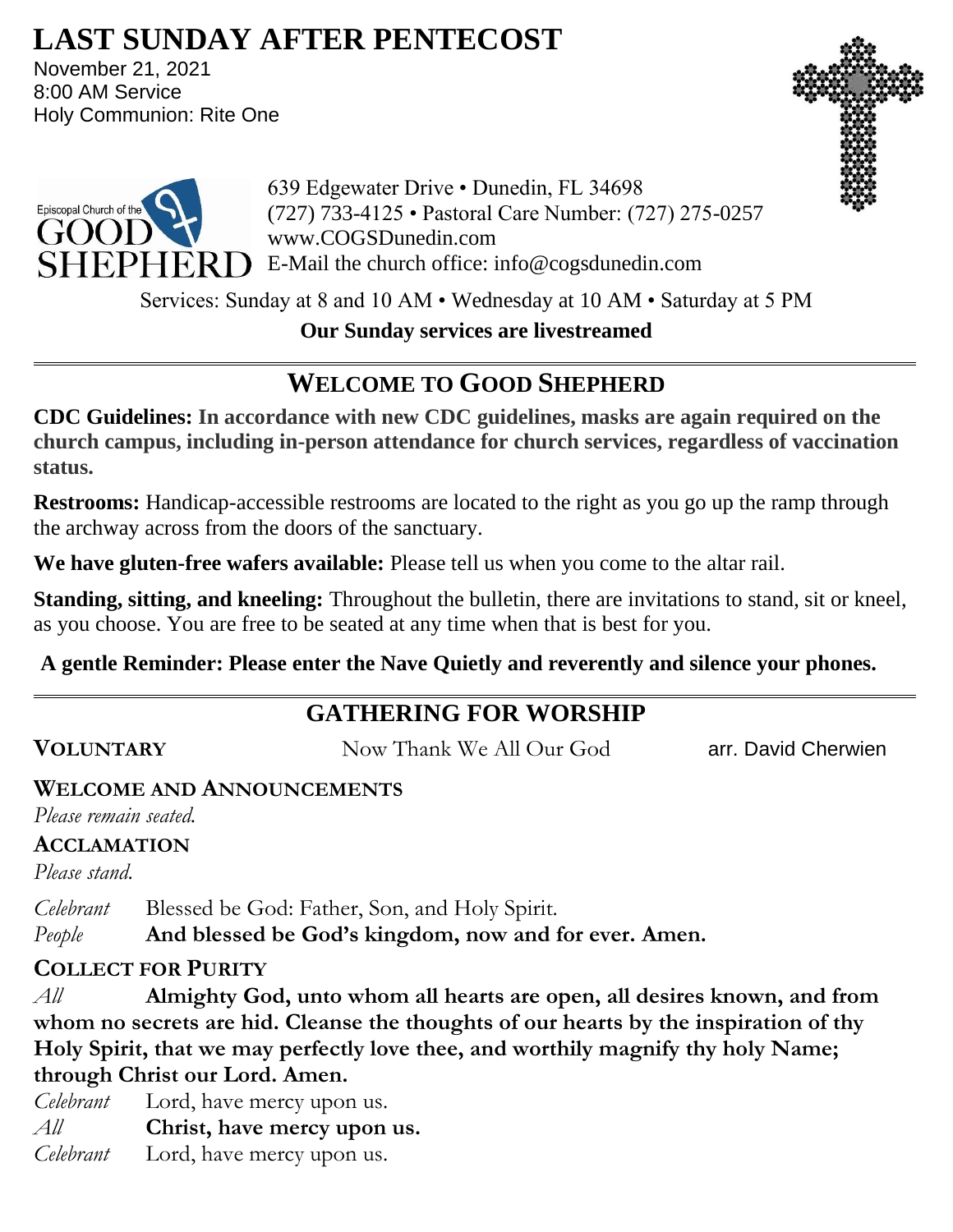#### **THE COLLECT OF THE DAY**

*Celebrant* The Lord be with you.

*People* **And with thy Spirit.**

*Celebrant* Let us pray… … Almighty and everlasting God, whose will it is to restore all things in your well-beloved Son, the King of kings and Lord of lords: Mercifully grant that the peoples of the earth, divided and enslaved by sin, may be freed and brought together under his most gracious rule; who lives and reigns with you and the Holy Spirit, one God, now and for ever.

*All* **Amen.**

# **THE WORD OF GOD**

#### *Please be seated.*

#### **THE FIRST READING** 2 Samuel 23:1-7

*Lector The First Reading is taken from 2 Samuel chapter 23…*

These are the last words of David: The oracle of David, son of Jesse, the oracle of the man whom God exalted, the anointed of the God of Jacob, the favorite of the Strong One of Israel: The spirit of the LORD speaks through me, his word is upon my tongue. The God of Israel has spoken, the Rock of Israel has said to me: One who rules over people justly, ruling in the fear of God, is like the light of morning, like the sun rising on a cloudless morning, gleaming from the rain on the grassy land. Is not my house like this with God? For he has made with me an everlasting covenant, ordered in all things and secure. Will he not cause to prosper all my help and my desire? But the godless are all like thorns that are thrown away; for they cannot be picked up with the hand; to touch them one uses an iron bar or the shaft of a spear. And they are entirely consumed in fire on the spot.

*Lector* The Word of the Lord.

*People* **Thanks be to God.**

# **THE PSALM 132:1-13**

| Lector | We will read responsively Psalm 132                                                  |  |
|--------|--------------------------------------------------------------------------------------|--|
| Lector | LORD, remember David, and all the hardships he endured;                              |  |
| People | How he swore an oath to the LORD and vowed a vow to the Mighty One of                |  |
|        | Jacob:                                                                               |  |
| Lector | "I will not come under the roof of my house," nor climb up into my bed;              |  |
| People | I will not allow my eyes to sleep, nor let my eyelids slumber;                       |  |
| Lector | Until I find a place for the LORD, a dwelling for the Mighty One of Jacob."          |  |
| People | "The ark! We heard it was in Ephratah; we found it in the fields of Jearim.          |  |
| Lector | Let us go to God's dwelling place; let us fall upon our knees before his footstool." |  |
| People | Arise, O LORD, into your resting-place, you and the ark of your strength.            |  |
| Lector | Let your priests be clothed with righteousness; let your faithful people sing with   |  |
|        | joy.                                                                                 |  |
| People | For your servant David's sake, do not turn away the face of your Anointed.           |  |
| Lector | The LORD has sworn an oath to David; in truth, he will not break it:                 |  |
| People | "A son, the fruit of your body will I set upon your throne.                          |  |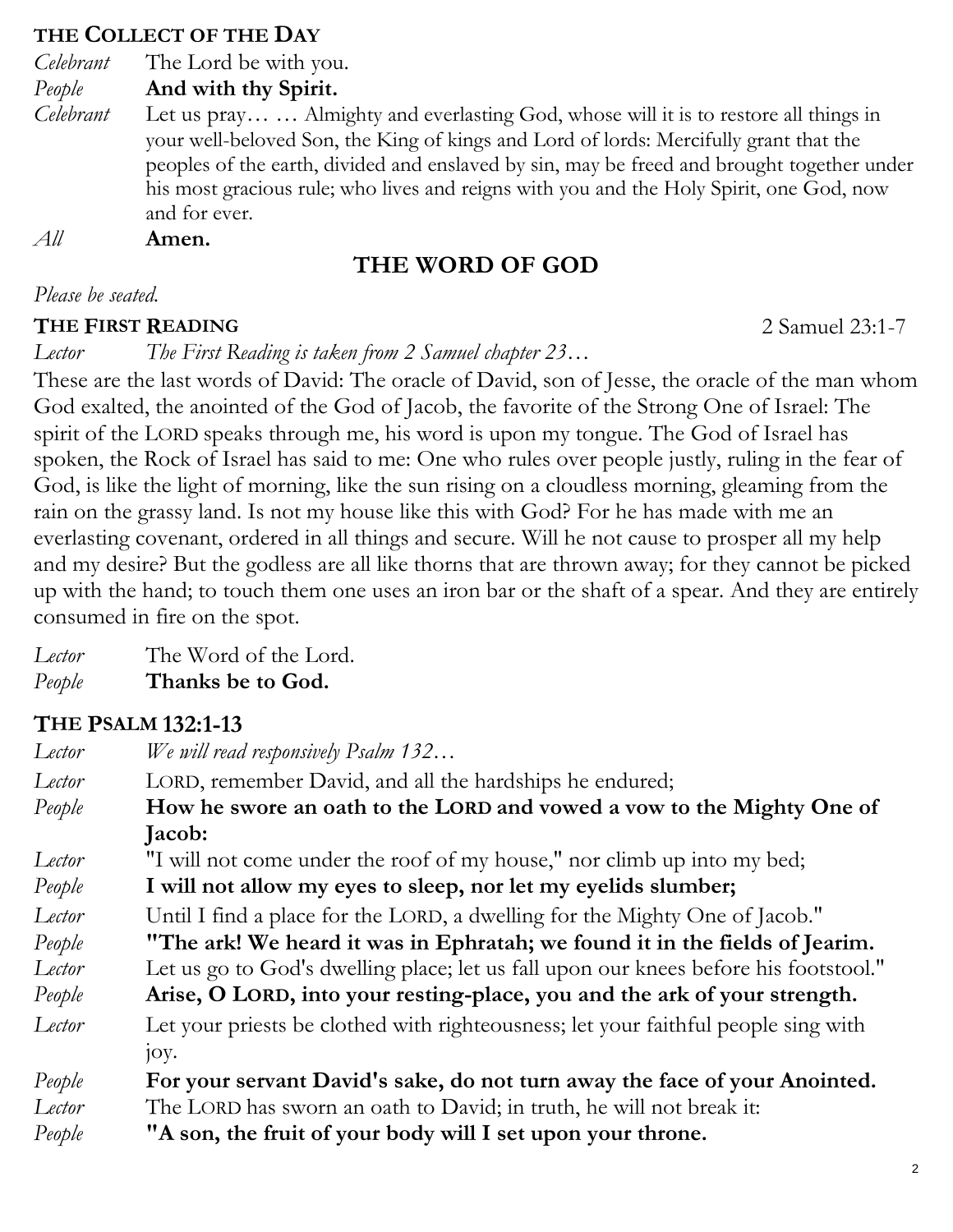*Lector* If your children keep my covenant and my testimonies that I shall teach them, their children will sit upon your throne for evermore."

#### **THE SECOND READING** Revelations 1:4b-8

*Lector The Second Reading is taken from Revelations chapter 1…*

Grace to you and peace from him who is and who was and who is to come, and from the seven spirits who are before his throne, and from Jesus Christ, the faithful witness, the firstborn of the dead, and the ruler of the kings of the earth. To him who loves us and freed us from our sins by his blood, and made us to be a kingdom, priests serving his God and Father, to him be glory and dominion forever and ever. Amen. Look! He is coming with the clouds; every eye will see him, even those who pierced him; and on his account all the tribes of the earth will wail. So it is to be. Amen. "I am the Alpha and the Omega," says the Lord God, who is and who was and who is to come, the Almighty.

*Lector* The Word of the Lord.

*People* **Thanks be to God.**

# **THE GOSPEL** John 18:33-37

*Please stand.*

*Deacon* The Holy Gospel of our Lord Jesus Christ according to Mark.

## *People* **Glory be to thee, O Lord.**

*Deacon* Pilate entered the headquarters again, summoned Jesus, and asked him, "Are you the King of the Jews?" Jesus answered, "Do you ask this on your own, or did others tell you about me?" Pilate replied, "I am not a Jew, am I? Your own nation and the chief priests have handed you over to me. What have you done?" Jesus answered, "My kingdom is not from this world. If my kingdom were from this world, my followers would be fighting to keep me from being handed over to the Jews. But as it is, my kingdom is not from here." Pilate asked him, "So you are a king?" Jesus answered, "You say that I am a king. For this I was born, and for this I came into the world, to testify to the truth. Everyone who belongs to the truth listens to my voice."

*Deacon* The Gospel of the Lord. *People* **Praise be to thee, O Christ.**

**SERMON** The Rev. Cindy Roehl

#### *Please be seated.*

# **NICENE CREED** *Please stand.*

*People* **We believe in one God, the Father, the Almighty, maker of heaven and earth, of all that is, seen and unseen. We believe in one Lord, Jesus Christ, the only Son of God, eternally begotten of the Father, God from God, Light from Light, true God from true God, begotten, not made, of one Being with the Father. Through him all things were made. For us and for our salvation he came down from heaven: by the power of the Holy Spirit**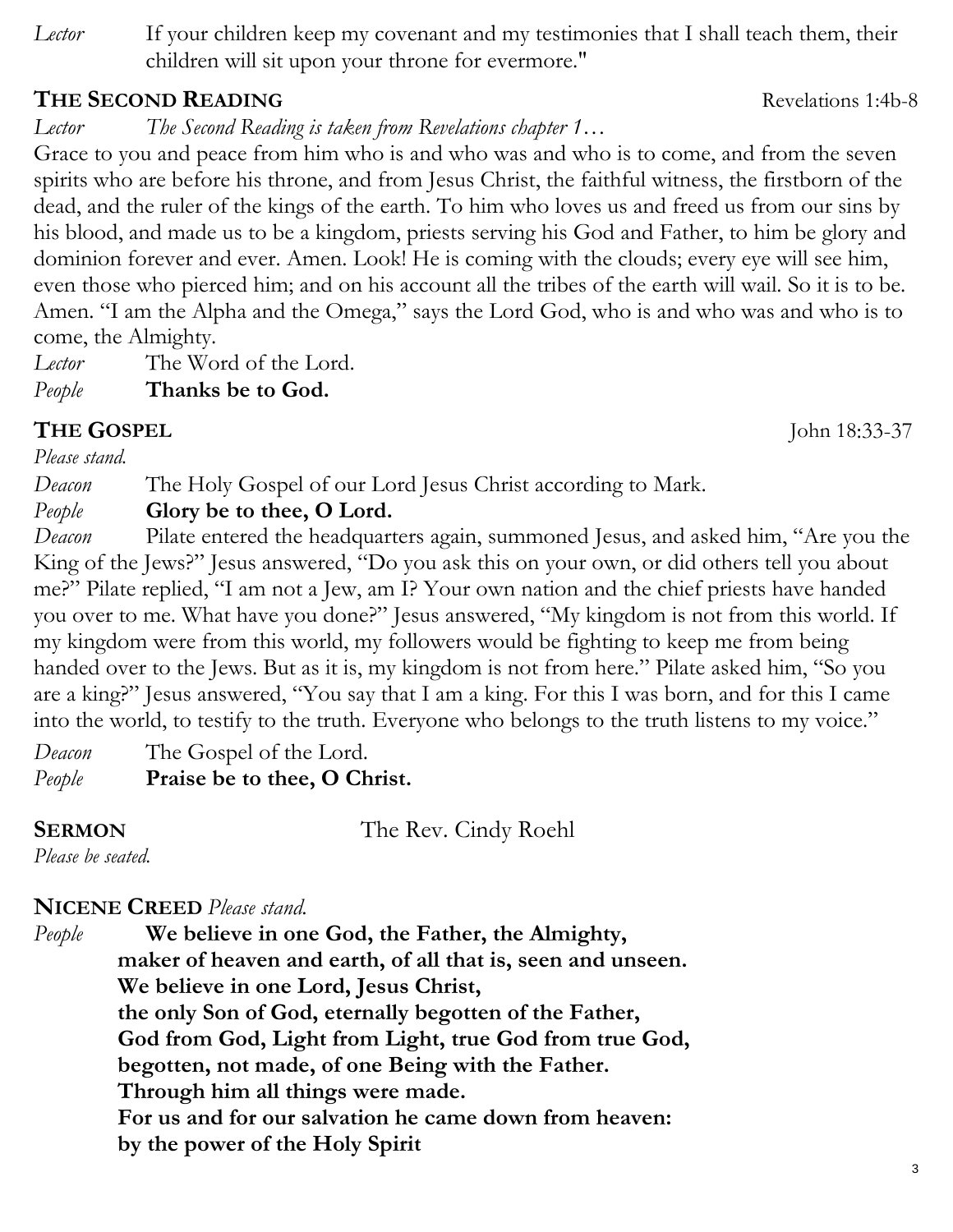**he became incarnate from the Virgin Mary, and was made man. For our sake he was crucified under Pontius Pilate; he suffered death and was buried. On the third day he rose again in accordance with the Scriptures; he ascended into heaven and is seated at the right hand of the Father. He will come again in glory to judge the living and the dead, and his kingdom will have no end. We believe in the Holy Spirit, the Lord, the giver of life, who proceeds from the Father and the Son. With the Father and the Son he is worshiped and glorified. He has spoken through the Prophets. We believe in one holy catholic and apostolic Church. We acknowledge one baptism for the forgiveness of sins. We look for the resurrection of the dead, and the life of the world to come. AMEN.**

# **PRAYERS OF THE PEOPLE**

*Please sit, stand, or kneel, as you prefer.*

- *Deacon* Let us pray for the whole state of Christ's Church and the world.
- *Lector* Almighty and everliving God, who in thy holy Word hast taught us to make prayers, and supplications, and to give thanks for all humanity receive these our prayers which we offer unto thy divine Majesty, beseeching thee to inspire continually the Universal Church with the spirit of truth, unity, and concord; and grant that all those who do confess thy holy Name may agree in the truth of thy holy Word, and live in unity and godly love. God of Light and Life,

#### *People* **We pray to you.**

*Lector* Give grace, O heavenly Father, to all bishops, especially to Michael, our Presiding Bishop; Dabney, our Bishop; Barry and Michael, our Assisting Bishops; Whitney, our Rector; Cindy, our Deacon; to our companion diocese of the Dominican Republic; to these Episcopal Churches in our Diocese; St. John the Divine, Ruskin; St. John's, Brooksville; St. John's, Clearwater; St. John's, Naples; St. John's, Tampa; St. John's, Pine Island, Clearwater Deanery Collaboration Partners; and to all priests, deacons, and the laity in their ministry; that they may, both by their life and doctrine, set forth thy true and lively Word, and rightly and duly administer thy holy Sacraments. God of Light and Life,

*People* **We pray to you.**

*Lector* And to all thy people give thy heavenly grace, and especially to this congregation here present; that, with meek heart and due reverence, they may hear and receive thy holy Word, truly serving thee in holiness and righteousness all the days of their life. God of Light and Life,

*People* **We pray to you.**

*Lector* We beseech thee also so to rule the hearts of those who bear the authority of government in this and every land, especially our elected leaders, that they may be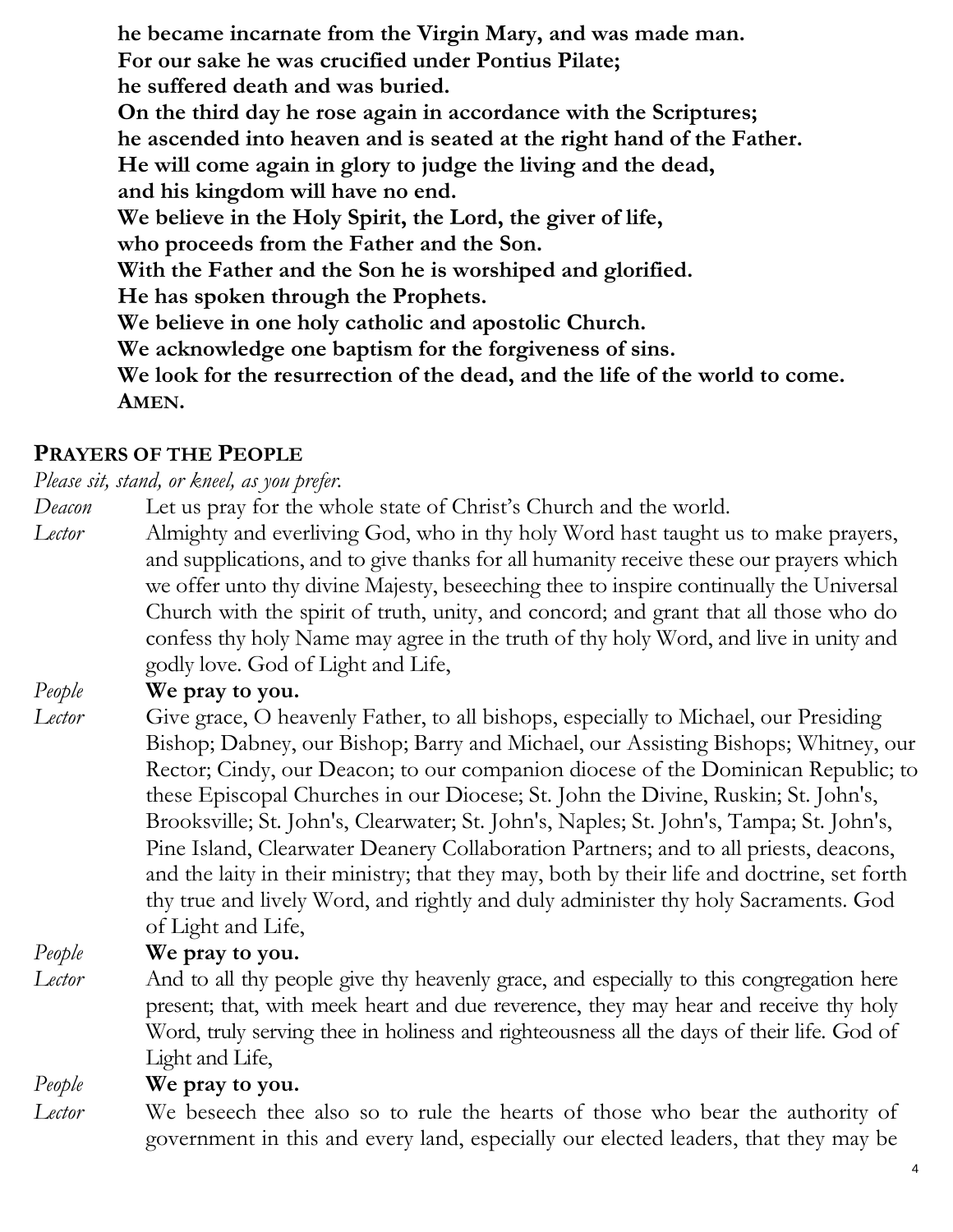led to wise decisions and right actions for the welfare and peace of the world. We pray that all God's children, especially those in the Middle East, might live in the hope of the world peace for which we are created. God of Light and Life,

## *People* **We pray to you.**

*Lector* And we most humbly beseech thee, of thy goodness, O Lord, to comfort and succor [*Add handwritten names from notebook*] and all those who, in this transitory life, are in trouble, sorrow, need, sickness, or any other adversity, especially those listed in the weekly news who have asked for our prayers. I now invite you to pray for others by name, aloud or in your hearts. [*Leave time…*] God of Light and Life,

#### *People* **We pray to you.**

*Lector* Open, O Lord, the eyes of all people to behold thy gracious hand in all thy works, that, rejoicing in thy whole creation, they may honor thee with their substance, and be faithful stewards of thy bounty. We give thanks for the flowers given to the Glory of God, and for all the blessings of this life, especially the birthdays this coming week of for Sarah Guerrie, Jaclyn Chisholm, God of Light and Life,

#### *People* **We pray to you.**

*Lector* And we also bless thy holy Name for all thy servants departed this life in thy faith and fear, [*especially… add names from notebook*]. Please add names of those on your heart, silently or aloud. [*Leave time…*] We beseech thee to grant them continual growth in thy love and service; and to grant us grace so to follow the good examples of all thy saints, that with them we may be partakers of thy heavenly kingdom. God of Light and Life,

#### *People* **We pray to you.**

*Lector* Grant these our prayers, O Father, for Jesus Christ's sake, our only Mediator and Advocate.

*The Celebrant adds a concluding collect.* 

*People* **AMEN.**

#### **CONFESSION AND ABSOLUTION**

#### *Please kneel or stand.*

- *Deacon* Let us humbly confess our sins unto Almighty God. [*Silence is kept.*] Most merciful God,
- *People* **We confess that we have sinned against thee in thought, word, and deed, by what we have done, and by what we have left undone. We have not loved thee with our whole heart; we have not loved our neighbors as ourselves. We are truly sorry and we humbly repent. For the sake of thy Son Jesus Christ, have mercy on us and forgive us; that we may delight in thy will, and walk in thy ways, to the glory of thy Name. Amen.**
- *Celebrant* Almighty God, our heavenly Father, who of his great mercy hath promised forgiveness of sins to all those who with hearty repentance and true faith turn unto him, have mercy upon you, pardon and deliver you from all your sins, confirm and strengthen you in all goodness, and bring you to everlasting life; through Jesus Christ our Lord.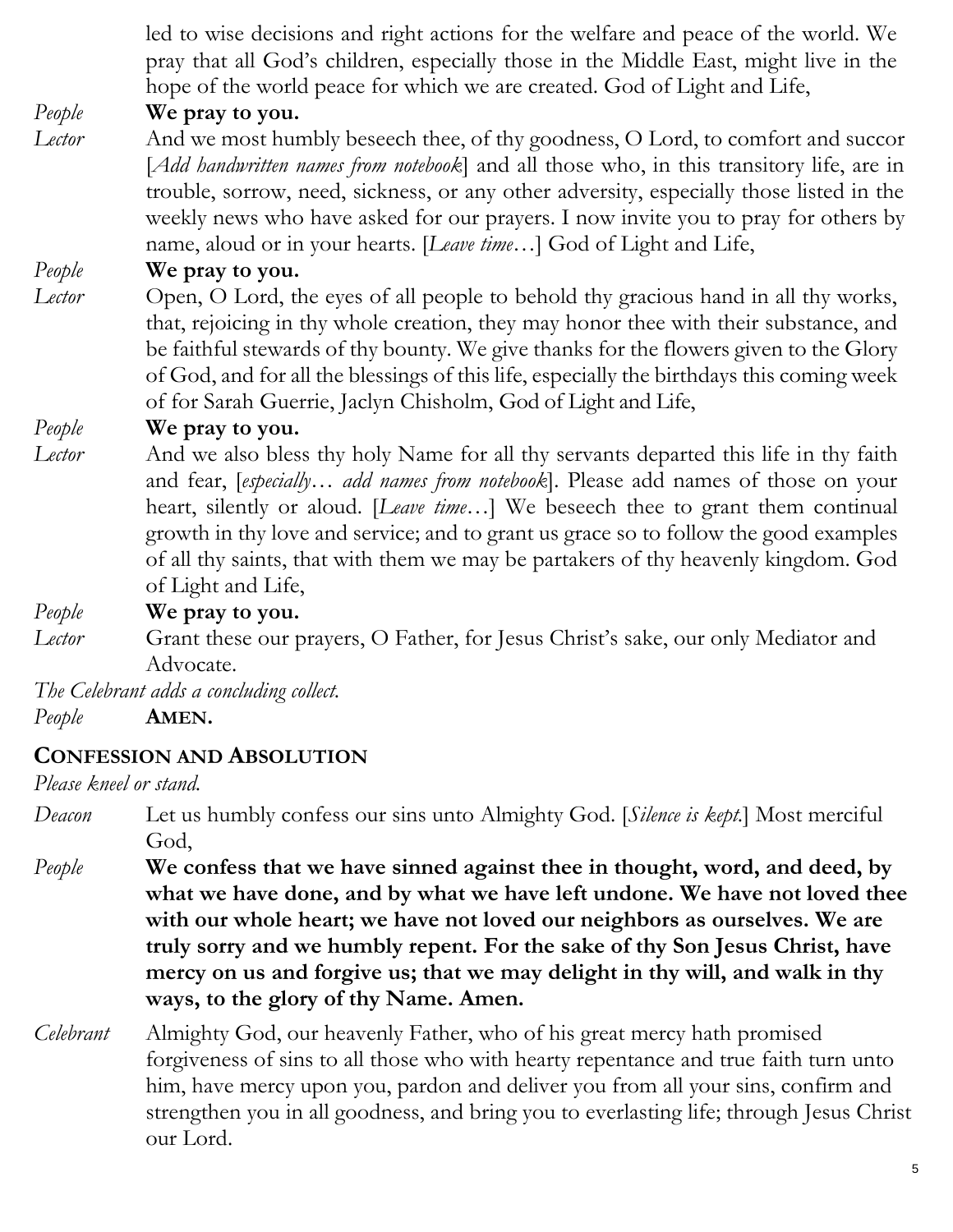*People* **Amen.**

## **THE GREETING OF PEACE**

*Please stand. Celebrant* The peace of the Lord be always with you. *People* **And with thy spirit.**

# **THE HOLY COMMUNION**

## **OFFERTORY SENTENCE**

*Please be seated.*

#### **PRESENTATION OF THE OFFERINGS**

*Deacon* As we receive these gifts, we acknowledge

*People* **All things come from thee, O Lord and of thine own have we given thee.**

**THE GREAT THANKSGIVING:** Eucharistic Prayer II

*Celebrant* The Lord be with you.

*People* **And with thy spirit.**

*Celebrant* Lift up your hearts.

*People* **We lift them up unto the Lord.**

*Celebrant* Let us give thanks unto our Lord God.

*People* **It is meet and right so to do.**

*Celebrant* It is very meet, right, and our bounden duty, that we should at all times, and in all places, give thanks unto thee, O Lord, holy Father, almighty, everlasting God, Creator of the light and source of life, who hast made us in thine image, and called us to new life in Jesus Christ our Lord. Therefore, with Angels and Archangels, and with all the company of heaven, we laud and magnify thy glorious Name; evermore praising thee, and saying,

*People* **Holy, holy, holy, Lord God of Hosts: Heaven and earth are full of thy glory. Glory be to thee, O Lord Most High.** 

# **Blessed is he that cometh in the name of the Lord. Hosanna in the highest.**

*Please kneel or stand, as you choose.*

*Celebrant* All glory be to thee, O Lord our God, for that thou didst create heaven and earth, and didst make us in thine own image; and, of thy tender mercy, didst give thine only Son Jesus Christ to take our nature upon him, and to suffer death upon the cross for our redemption. He made there a full and perfect sacrifice for the whole world; and did institute, and in his holy Gospel command us to continue, a perpetual memory of that his precious death and sacrifice, until his coming again.

For in the night in which he was betrayed, he took bread; and when he had given thanks to thee, he broke it, and gave it to his disciples, saying, "Take, eat, this is my Body, which is given for you. Do this in remembrance of me."

Likewise, after supper, he took the cup; and when he had given thanks, he gave it to them, saying, "Drink this, all of you; for this is my Blood of the New Covenant, which is shed for you, and for many, for the remission of sins. Do this, as oft as ye shall drink it, in remembrance of me."

Wherefore, O Lord and heavenly Father, we thy people do celebrate and make, with these thy holy gifts which we now offer unto thee, the memorial thy Son hath commanded us to make;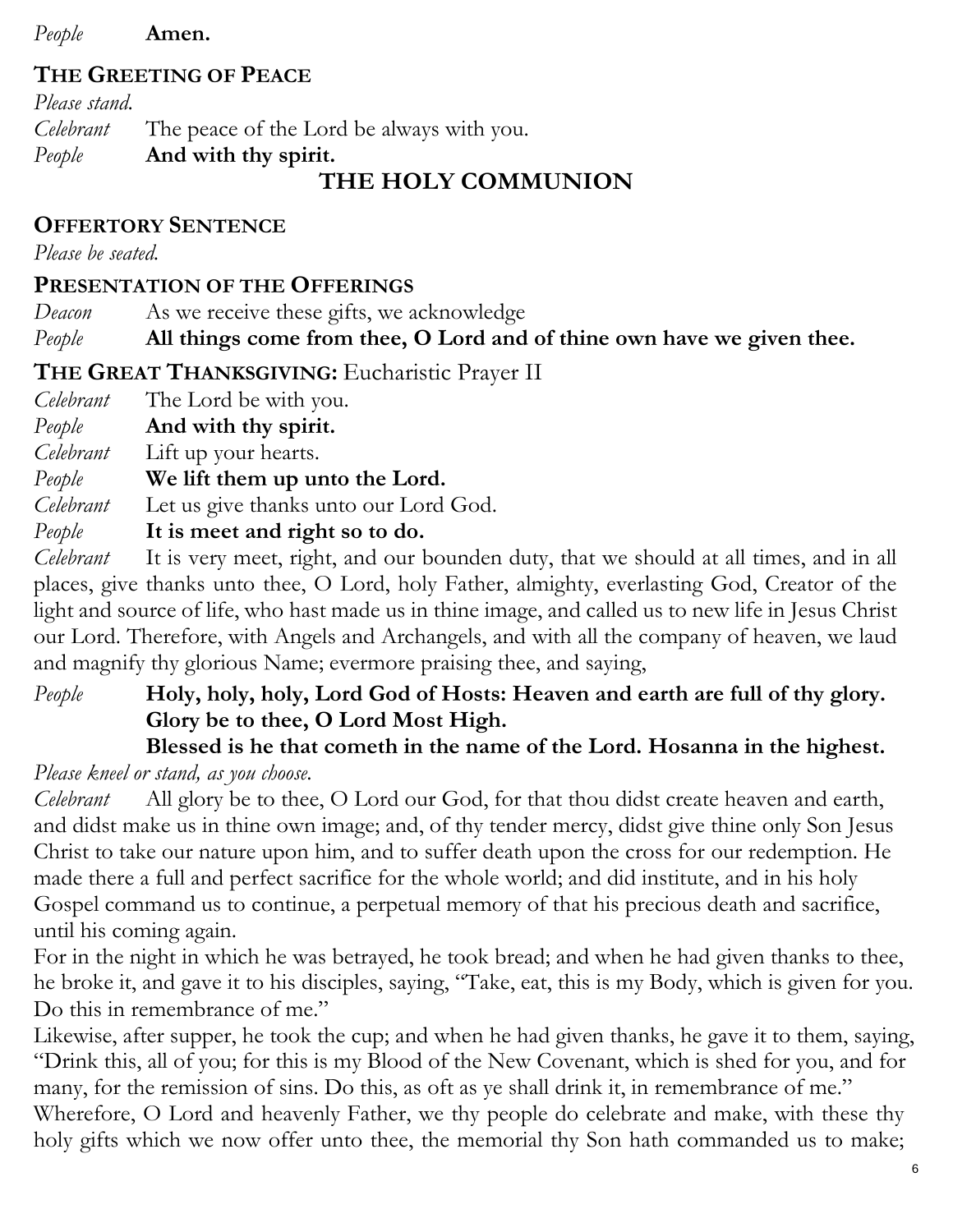having in remembrance his blessed passion and precious death, his mighty resurrection and glorious ascension; and looking for his coming again with power and great glory. And we most humbly beseech thee, O merciful Father, to hear us, and, with thy Word and Holy Spirit, to bless and sanctify these gifts of bread and wine, that they may be unto us the Body and Blood of thy dearly-beloved Son Jesus Christ.

*Celebrant and People* **And we earnestly desire thy fatherly goodness to accept this our sacrifice of praise and thanksgiving, whereby we offer and present unto thee, O Lord, our selves, our souls and bodies. Grant, we beseech thee, that all who partake of this Holy Communion may worthily receive the most precious Body and Blood of thy Son Jesus Christ, and be filled with thy grace and heavenly benediction; and also that we and all thy whole Church may be made one body with him, that he may dwell in us, and we in him; through the same Jesus Christ our Lord;** 

*Celebrant* By whom, and with whom, and in whom, in the unity of the Holy Ghost all honor and glory be unto thee, O Father Almighty, world without end.

*People* **AMEN.**

## **THE LORD'S PRAYER**

*Celebrant* And now, as our Savior Christ hath taught us, we are bold to say,

*People* **Our Father, who art in heaven, hallowed be thy Name, thy kingdom come, thy will be done, on earth as it is in heaven. Give us this day our daily bread. And forgive us our trespasses, as we forgive those who trespass against us. And lead us not into temptation, but deliver us from evil. For thine is the kingdom, and the power, and the glory, for ever and ever. AMEN.**

## **BREAKING OF THE BREAD**

*Celebrant* Alleluia, Christ our Passover is sacrificed for us; *People* **Therefore let us keep the feast, Alleluia.**  *Celebrant* The Gifts of God for the People of God.

## **PRAYER AFTER COMMUNION**

*Celebrant* Let us pray.

*People* **Almighty and everliving God, we most heartily thank thee for that thou dost feed us, in these holy mysteries, with the spiritual food of the most precious Body and Blood of thy Son our Savior Jesus Christ; and dost assure us thereby of thy favor and goodness towards us; and that we are very members incorporate in the mystical body of thy Son, the blessed company of all faithful people; and are also heirs, through hope, of thy everlasting kingdom. And we humbly beseech thee, O heavenly Father, so to assist us with thy grace, that we may continue in that holy fellowship, and do all such good works as thou hast prepared for us to walk in; through Jesus Christ our Lord, to whom, with thee and the Holy Ghost, be all honor and glory, world without end. Amen.**

## **THE BLESSING AND DISMISSAL**

*Please stand.*

*Celebrant People* **Amen.**